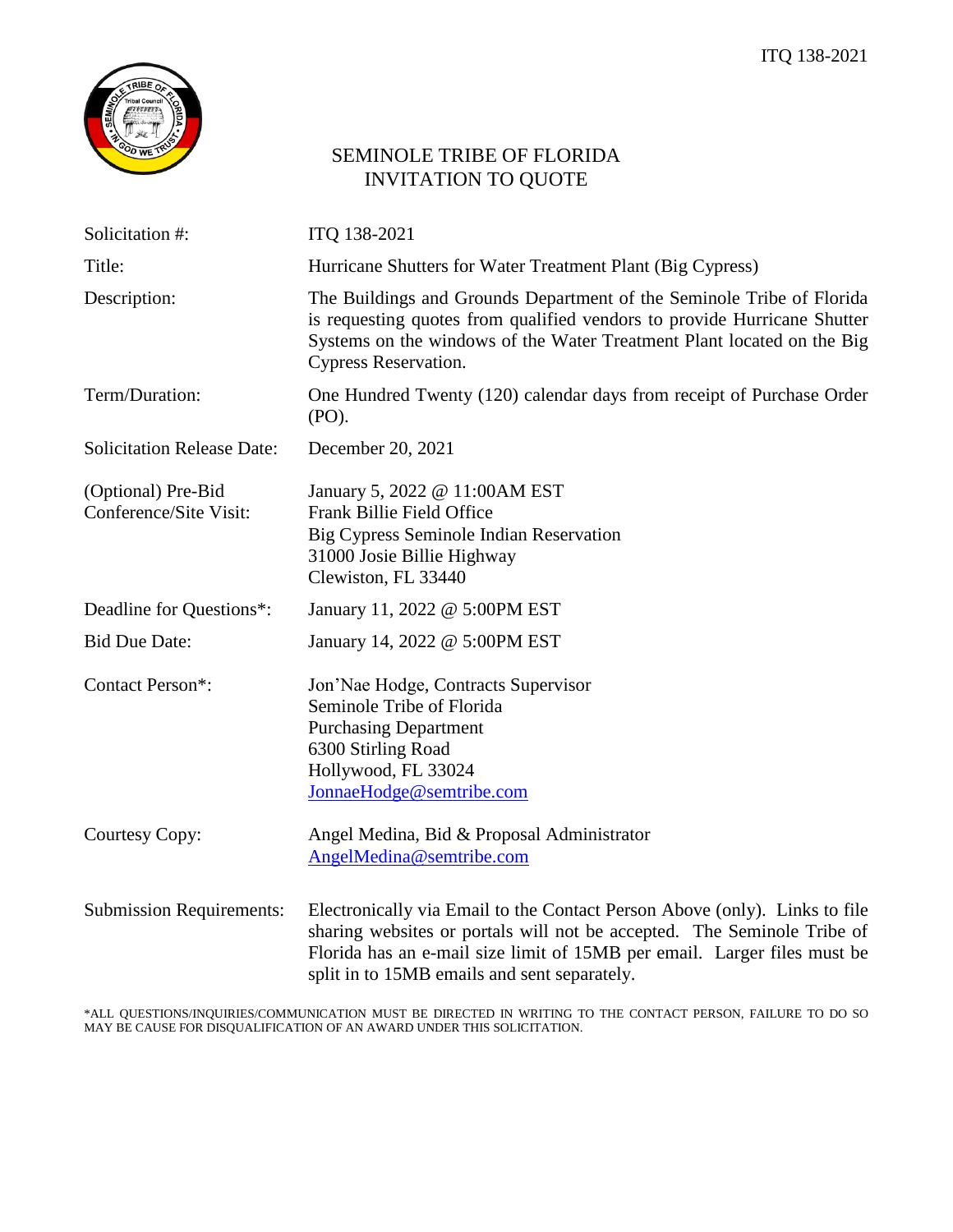#### **SAFETY BREIFING**

At the time of this solicitation, the Seminole Tribe of Florida (the TRIBE) is under restrictions stemming from the Coronavirus Disease 2019 (COVID-19) pandemic and is following health and safety procedures set forth the by the Centers for Disease Control and Prevention.

It is believed that this virus is transmitted from person-to-person and is spread from contact with contaminated surfaces or objects. Therefore, at the Pre-Bid conference, the TRIBE is strictly enforcing preventive measures to mitigate the risk of transmission such as Social Distancing and the use of medical safety gear.

#### **SAFETY REQUIREMENTS**

All participants shall wear facemasks and shall remain at a least six (6) feet away from each other. Anyone that does not comply with these safety measures shall be asked to leave. Furthermore, there may be a maximum number of participants who may attend each site visit. Each site may have multiple site visits according to the number of participants that make a reservation. Pre-Bid Conferences are subject to change.

Anyone wishing to participate in any of the pre-bid conferences are required to reserve their spot beforehand. All spots are first come, first serve. Participants' spots must be confirmed by the TRIBE in writing.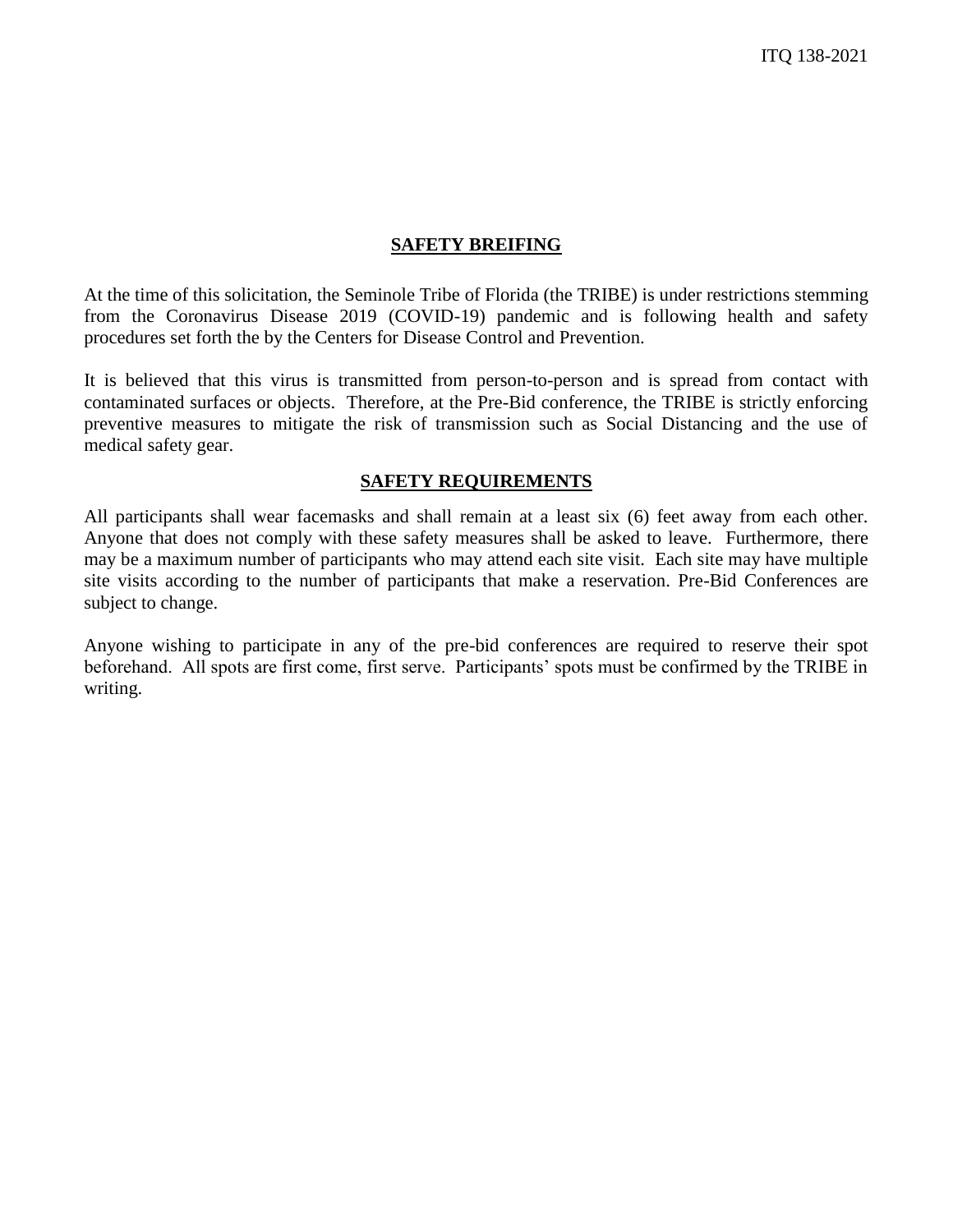# SECTION I – BACKGROUND / GENERAL INFORMATION

#### **1. BACKGROUND**

The Seminole Tribe of Florida ("TRIBE" or "STOF") is a federally recognized Indian Tribe organized pursuant to Section 16 of the Indian Reorganization Act of 1934, as amended, 25 U.S.C. §5123. There are six (6) Seminole Indian Reservations in the State of Florida in Big Cypress, Brighton, Hollywood, Immokalee, Tampa, and Fort Pierce. Tribal Headquarters are located on the Hollywood Reservation in an urban environment in the Greater Fort Lauderdale/Hollywood, Florida area. Satellite offices are located on each of the other reservations or trust land. The TRIBE also maintains off-reservation offices in Naples, Fort Pierce, Hollywood and Miami.

The TRIBE provides various governmental services to its members and residents of its reservations similar to those services provided at the municipal or county level. Examples of such services include, but are not limited to, public works, recreation and elder services programs, police, fire and EMS services. The TRIBE also maintains health and dental clinics, an education program, preschools and schools, a museum, two rodeo arenas, etc. In addition to governmental services, the TRIBE and Tribe, Inc. also are engaged in various business activities including real estate, agriculture, tourism, manufacturing, gas station/convenience stores and sales.

#### **2. INSURANCE**

Vendor (CONTRACTOR) receiving an award, if any, will be requested to procure and maintain insurance coverage throughout the term of service provision from an insurer(s) financially acceptable and lawfully authorized to do business in the state(s) where the Tribe conducts operations. Such coverage shall protect CONTRACTOR against claims arising from sickness, disease, death or injury to persons, and/or physical damage to tangible property, including loss of use, which may arise from the goods, products or services provided by the CONTRACTOR, its agents or representatives.

Minimum Scope of Insurance

CONTRACTOR'S insurance coverage shall include the following minimum limits and coverage, if applicable:

I. Commercial General Liability insurance on an occurrence coverage form, at least as broad as the *Insurance Services Office Commercial General Liability Policy form CG 0001 ©*, current edition. If CONTRACTOR sells or distributes alcoholic beverages such coverage shall include Liquor or Dram Shop Liability. If CONTRACTOR sells or distributes food or beverage products such coverage shall include claims emanating from food-borne illness. Other than the standard exclusions applicable to pollution, asbestos, mold, employment practices, ERISA and professional liability, there shall be no additional limitations or exclusions beyond those contained in the above referenced policy form applicable to products and contractual liability. In addition to procuring and maintaining this insurance during the duration of the contract, CONTRACTOR agrees to continue to procure and continuously maintain products liability insurance coverage for a minimum of three years after the date the contract is completed or terminated.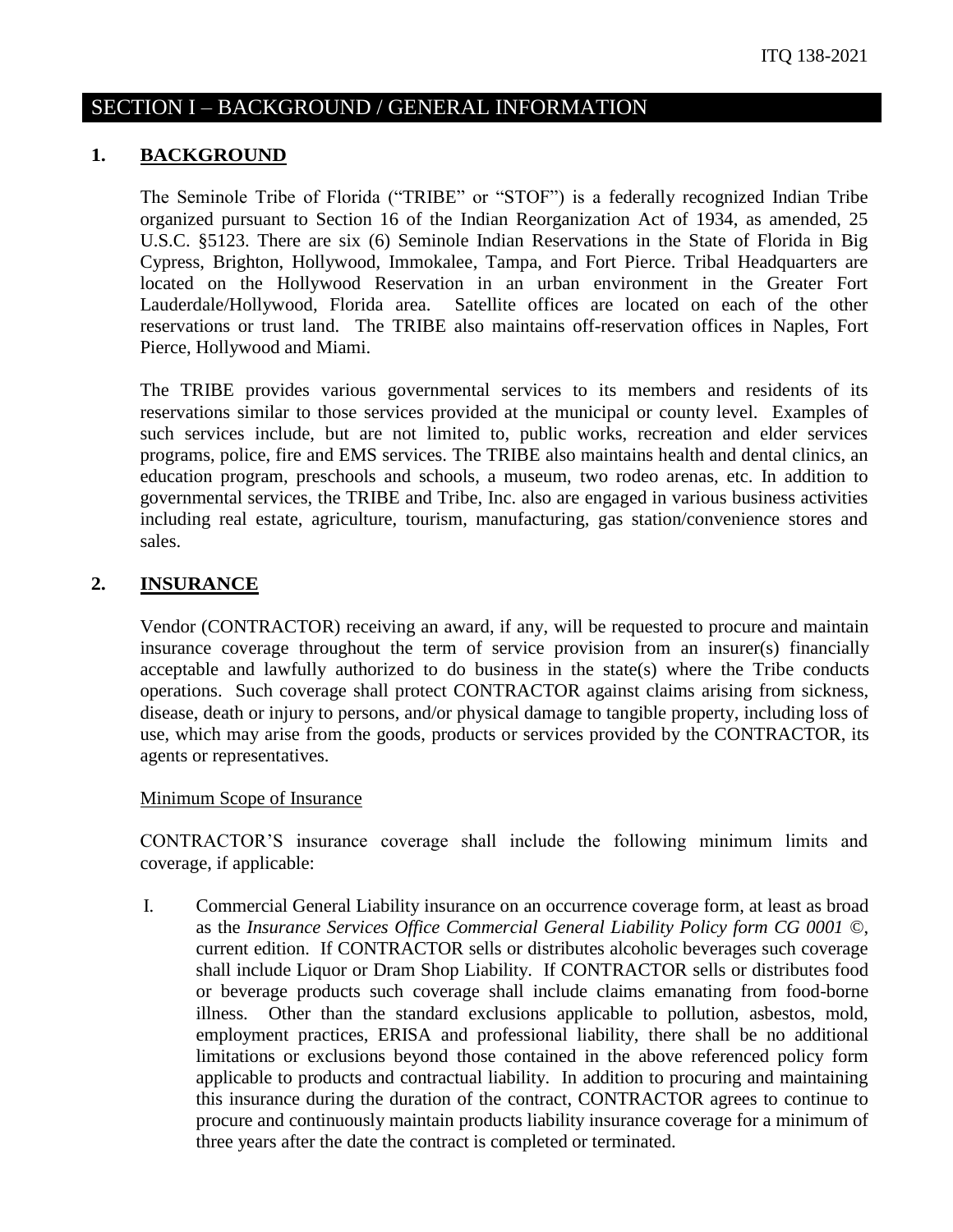- II. Automobile Liability insurance covering liability arising from the use or operation of any auto, including those owned, hired or otherwise operated or used by or on behalf of the CONTRACTOR. The coverage shall be at least as broad as the *Insurance Services Office Business Automobile Policy, form CA 0001 ©*, current edition.
- III. Workers' Compensation and Employer's Liability insurance as is required by statute or law, or as may be available on a voluntary basis.
- IV. Professional Liability insurance covering wrongful acts made by or on behalf of the CONTRACTOR. Claims-made coverage is permitted, provided the policy retroactive date is continuously maintained prior to the commencement of professional services rendered to The Tribe, plus an additional period of three years after such services have been rendered to The Tribe. If the CONTRACTOR's scope of work includes environmental engineering or consulting, the coverage required hereunder must not exclude coverage for environmental (professional) services.

#### Minimum Limits of Insurance

CONTRACTOR shall maintain the following minimum limits of insurance, if applicable (unless higher limits are required by law or statute):

- 1. Commercial General Liability (including umbrella or excess liability): \$1,000,000 per occurrence, bodily injury and property damage liability; \$1,000,000 per offense personal and advertising injury liability; \$1,000,000 products and completed operations policy aggregate and \$2,000,000 policy general aggregate applicable to claims other than products and completed operations.
- 2. Automobile Liability: \$1,000,000 combined bodily injury and property damage liability per accident for bodily injury and property damage.
- 3. Employer's Liability: \$500,000 accident for bodily injury by accident or disease, including \$500,000 disease aggregate.
- 4. Professional Liability: \$1,000,000 each wrongful act, \$2,000,000 policy aggregate. If CONTRACTOR's contract with The Tribe exceeds \$1,000,000, the each wrongful act limits shall apply separately to the Tribe's project.

#### Deductibles and Self-insured Retentions

The funding of deductibles and self-insured retentions maintained by CONTRACTOR shall be the sole responsibility of CONTRACTOR. Self-insured retentions in excess of \$50,000 must be declared to and approved by the TRIBE. Other Insurance Provisions

The required insurance shall contain the following additional provisions:

I. ADDITIONAL INSURED – The TRIBE must be included as an additional insured, by endorsement, under CONTRACTOR'S Commercial General Liability as respects liability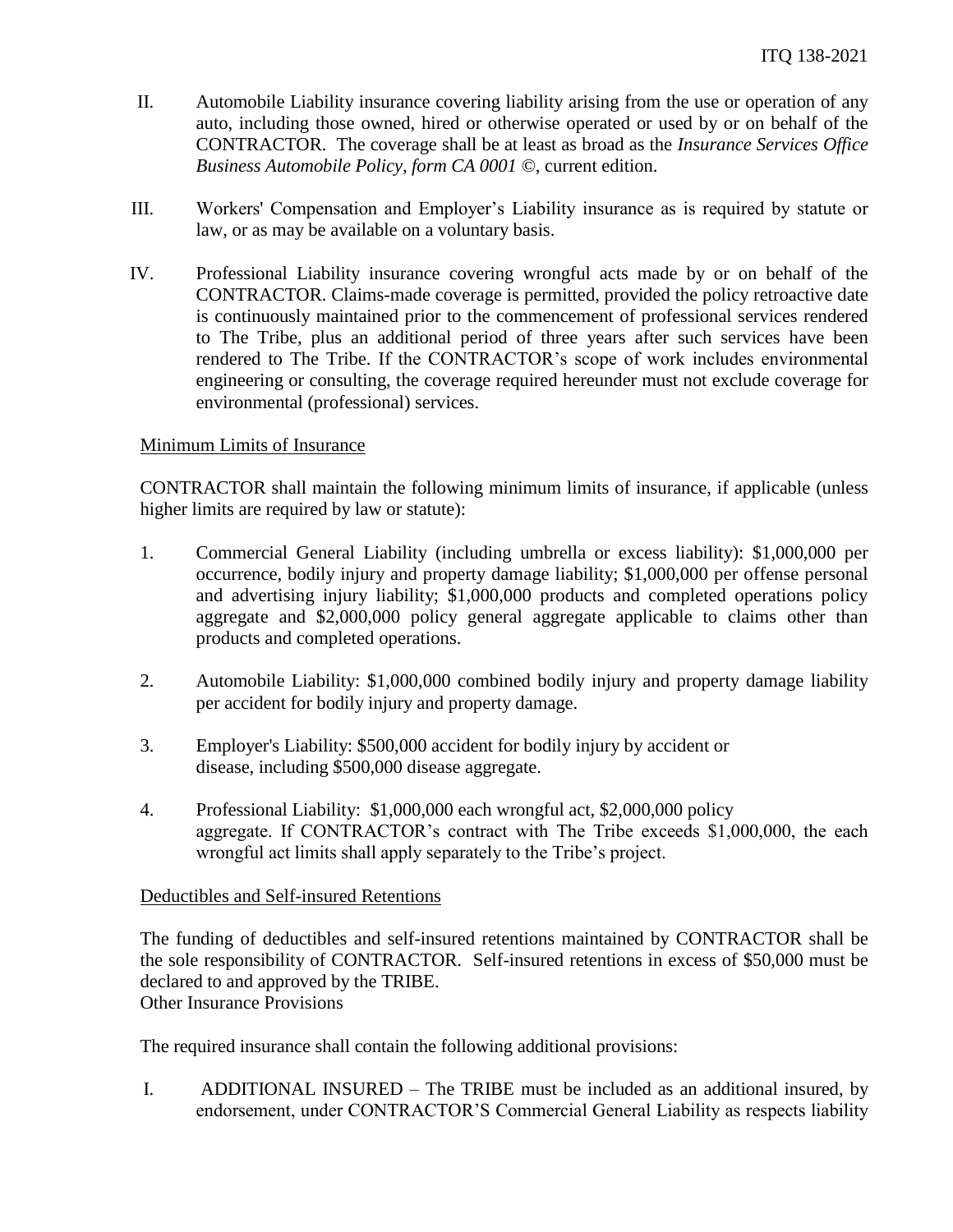arising from CONTRACTOR's products, goods or work or operations performed by or on behalf of CONTRACTOR.

- II. WAIVERS OF SUBROGATION CONTRACTOR agrees to waive all rights of subrogation against the TRIBE and other tenants of the TRIBE, as respects loss, damage, claims, suits or demands, howsoever caused:
	- a. To real or personal property, equipment, vehicles, tools, laptops etc. owned, leased or used by CONTRACTOR, it's employees, agents or subcontractors; and
	- b. To the extent such loss, damage, claims, suits or demands are covered, or should be covered, by the required insurance or any other insurance maintained by the CONTRACTOR. This waiver shall apply to all first party property, equipment, vehicle and worker's compensation claims, and all third party liability claims, including deductibles or retentions, which may be applicable thereto. The CONTRACTOR agrees to endorse the required insurance policies to acknowledge the required waivers of subrogation in favor of the TRIBE. CONTRACTOR further agrees to hold harmless and indemnify the TRIBE for any loss or expense incurred as a result of CONTRACTOR'S failure to obtain such waivers of subrogation from CONTRACTOR'S insurers.
- III. NOTICE OF CANCELLATION Each insurance policy shall be endorsed to require Insurer(s) to provide thirty (30) days' written notice to the TRIBE by certified mail, return receipt requested, prior to any suspension, cancellation or non-renewal of the required insurance.

## Acceptability of Insurers

Insurance is to be placed with insurers with a current A.M. Best's rating of not less than A- VII, unless otherwise approved by the TRIBE.

#### Verification of Coverage

CONTRACTOR shall furnish the TRIBE with a certificate of insurance evidencing the required coverage prior to the delivery of product, goods or servi**c**es to the TRIBE. The certificates are to be signed by a person authorized by the insurer(s) to bind coverage on their behalf. Renewal certificates are to be provided to the TRIBE prior to the expiration of the required insurance policies. As an alternative to a certificate of insurance, CONTRACTOR'S broker or insurer may provide complete, certified copies of all required insurance policies, including endorsements necessary to affect coverage required by these specifications.

## **3. SEMINOLE TRIBAL MEMBER VENDOR PREFERENCE**

The Tribe encourages its Members who own their own business, or who are majority owners of a business, to bid on goods and services through the competitive bidding process.

The Tribe will give preference to qualified business entities certified by the Seminole Tribe of Florida. "Qualified" shall mean, notwithstanding the above: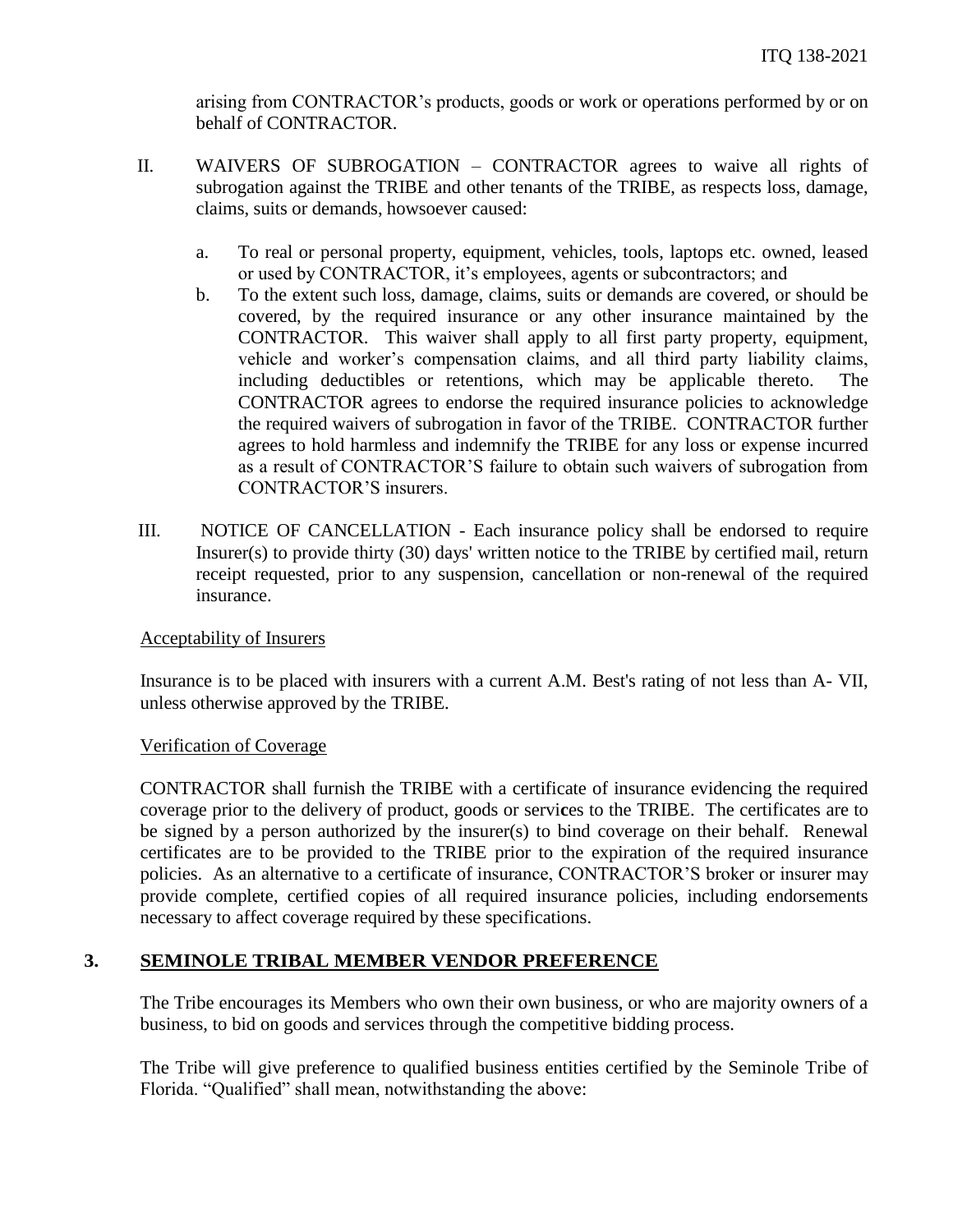- A Tribal Member, spouse, child, or business entity is actively involved in the business and owns 51% or more of the business
- Who can provide goods or services at competitive prices
- Has demonstrated skills and abilities to perform the task to be undertaken in an acceptable manner
- Can meet the application, bonding and licensing requirements.

For construction projects, preference will be given to bids submitted by Tribal Members as long as the bid is equal to or less than (4%, not to exceed \$200,000) of the lowest non-Tribal Member bid.

For non-construction projects, preference will be given to bids submitted by Tribal Members as long as the bid is equal to or less than  $(3\%$ , not to exceed \$100,000) of the lowest non-Tribal Member bid.

# **4. VENDOR APPLICATION AND REGISTRATION PROGRAM**

Because the Seminole Tribe of Florida is engaged in Indian tribal gaming in accordance with the Indian Gaming Regulatory Act and the regulations promulgated by the National Indian Gaming Commission, the TRIBE cannot engage in significant transactions with individuals or business entities whom, because of past or continuing activities, associations or reputation, might bring discredit to the TRIBE and its gaming operations. Thus, the TRIBE has adopted a program whereby it reviews significant transactions and the persons or entities involved with those transactions to assure compliance with all applicable laws and regulations relating to gaming.

The selected CONTRACTOR(s) will be required to submit a completed and fully executed Vendor Application and Registration Form to the TRIBE's Purchasing Department, if not already an approved CONTRACTOR. Upon successful completion of an investigation into the past and current activities, associations, and reputation of the applicant, the TRIBE will assign a vendor number and the CONTRACTOR will be added to its Master Vendor file. The TRIBE may not enter into any business transactions with any vendor whose name does not appear on its Master Vendor file.

## **5. SELECTION OF CONTRACTOR(S)**

The TRIBE will conduct a comprehensive, fair and impartial evaluation of all documents received in response to this solicitation.

The TRIBE will select the lowest priced quote so long as the CONTRACTOR is responsive, responsible and qualified CONTRACTOR based on evaluation of CONTRACTOR responses to this solicitation as deemed relevant to the TRIBE.

This solicitation and selection process shall in no way be deemed to create a binding contract, agreement or offer of any kind between the Seminole Tribe of Florida and any entity. If the TRIBE selects a CONTRACTOR to provide the services described in this solicitation, any legal rights and obligations between the successful CONTRACTOR, if any, and the TRIBE will come into existence only when an agreement is fully executed by the parties, and the legal rights and obligations of each party shall at that time be only those rights and obligations which are set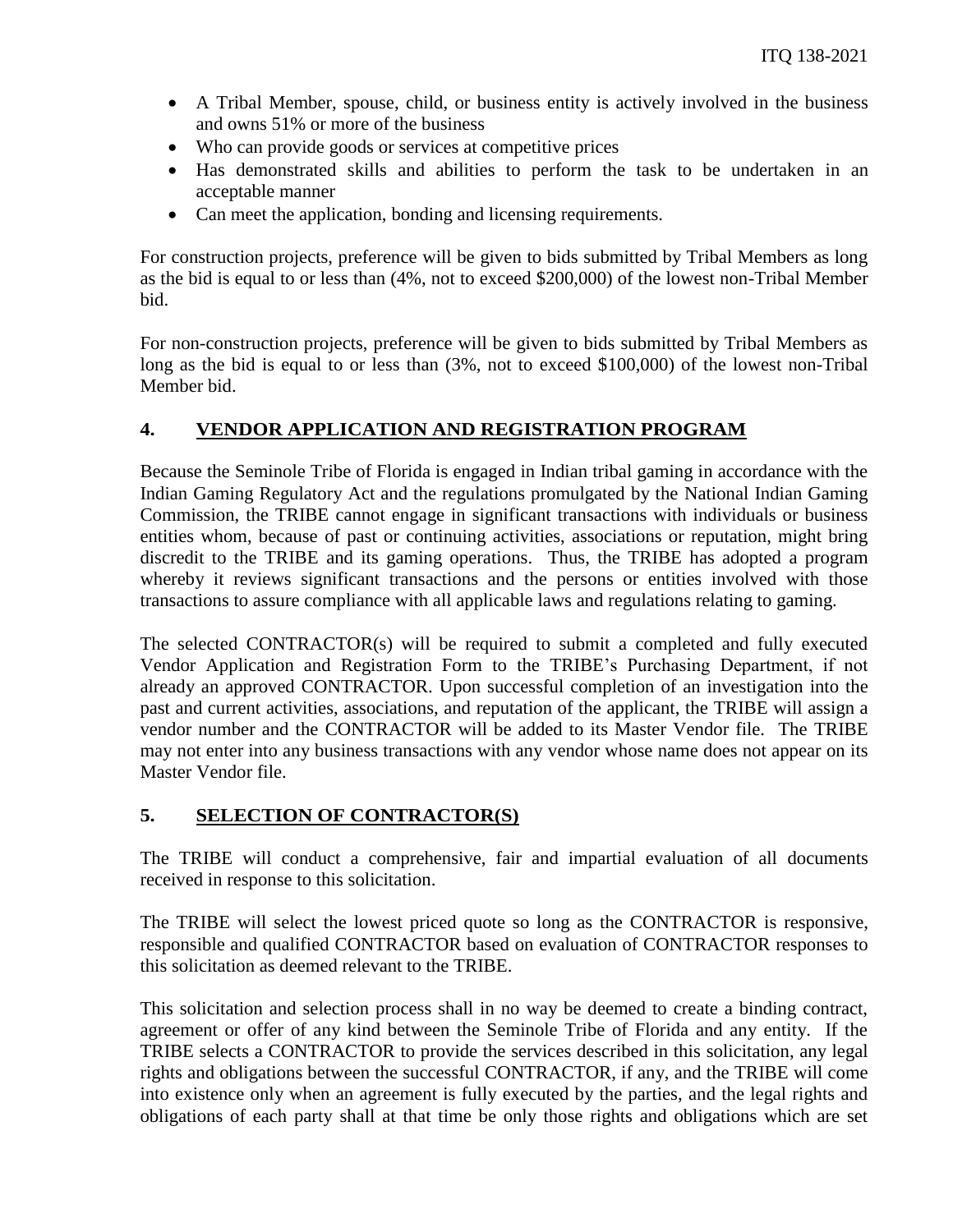forth in the agreement and any other documents specifically referred to in that agreement and executed by the parties.

# **6. ADDITIONAL ITEMS AND SERVICES**

The TRIBE may require additional items or services of similar nature, but not specifically listed in this solicitation. The selected CONTRACTOR(s) agrees to provide such items or services, and shall provide the TRIBE prices on such additional items or services based upon a formula or method that is the same or similar to that used in establishing the fees as a result of this solicitation. If the fees offered are not acceptable to the TRIBE, and the situation cannot be resolved to the satisfaction of the TRIBE, the TRIBE reserves the right to procure those items or services from others.

# **7. FRAUD AND MISREPRESENTATION**

Any individual, corporation or other entity that attempts to fulfill the requirements of this solicitation through fraud, misrepresentation or material misstatement may be deemed nonresponsible and such individual, corporation or other entity's qualification may be null and void.

# **8. CONFIDENTIALITY / NON-DISCLOSURE**

CONTRACTOR(s) shall treat any information contained in this solicitation (or accumulated through other written or oral communication with the TRIBE) as confidential information. Any information provided by the TRIBE to CONTRACTOR(s) in this solicitation is to be used solely to permit CONTRACTOR(s) to reply to the solicitation and CONTRACTOR(s) shall make no other use of the information, inclusive of sharing the information with corporate affiliates and subsidiaries without the prior written consent of the TRIBE. CONTRACTOR(s) shall hold the information contained in this solicitation in strict confidence and the information obtained will not be disclosed to any third party, CONTRACTOR affiliate or subsidiary, without the TRIBE's prior written consent.

# **9. NON-EXCLUSIVITY**

It is expressly understood that CONTRACTOR selection does not grant the CONTRACTOR an exclusive privilege to provide the TRIBE any or all of the goods and/or services that are the subject of this solicitation. The TRIBE reserves the right as deemed in its best interest to perform, or cause to be performed, the provision of the goods and/or services, or any portion thereof, herein described in any manner it sees fit, including but not limited to: award to multiple CONTRACTORS, and contract with other CONTRACTOR(s) for the provision of goods and/or services similar or identical to those that are the subject of this solicitation.

# **10. DISCLOSURE**

CONTRACTORS responding to this solicitation must disclose in detail any current or past relationships with the Seminole Tribe of Florida, Seminole Gaming, and/or Seminole Tribe of Florida, Inc. and their employees.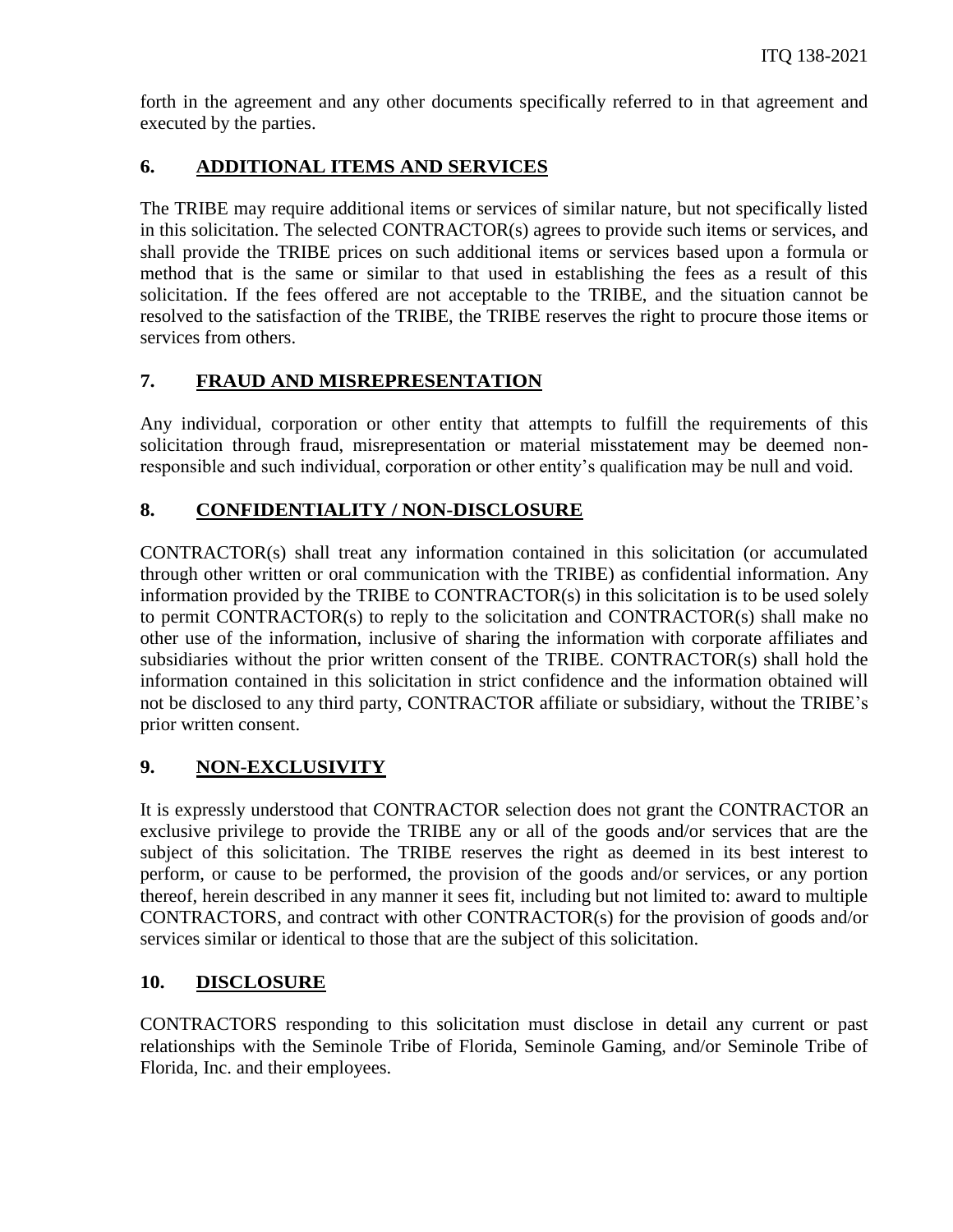#### **11. ADDENDA / REVISIONS TO SOLICITATION**

If it becomes necessary to revise or clarify any part of this solicitation, the TRIBE may modify this solicitation by issuance of written addenda to all parties who received the original solicitation. The date for submission of responses may be extended, if, in the sole judgment of the TRIBE, it is warranted. All addenda will clearly be marked as such and shall become part of the solicitation documents.

## **[The rest of this page left intentionally blank.]**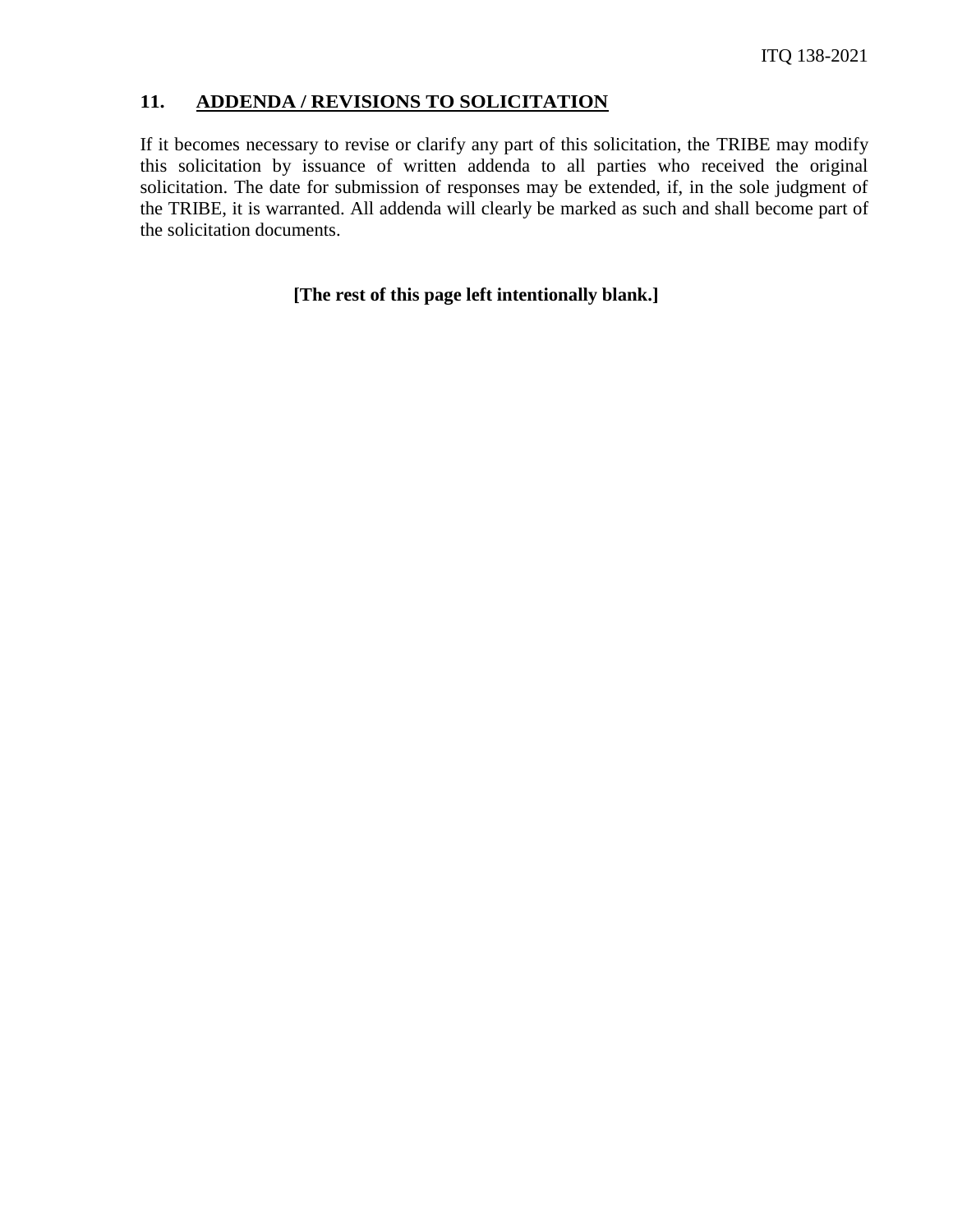# SECTION II – SCOPE OF WORK

#### **1.0 SCOPE OF WORK**

The Buildings and Grounds Department of the Seminole Tribe of Florida is requesting quotations from qualified vendors to provide Hurricane Shutter Systems on the windows of the Water Treatment Plant located on the Big Cypress Reservation, according to requirements listed below.

#### **1.1 INCLUSIONS**

CONTRACTOR shall install Manufactured Single Wall, Roll Hurricane Shutter System with 8" Housings, and Manual Gear Exterior Operation.

#### **1.2 REQUIREMENTS**

- 1.2.1 CONTRACTOR shall ensure construction, fabrication and installation of Hurricane Shutter Systems complies with all current Florida Building Codes for Large Missile Impact and Wind Load Rating.
- 1.2.2 Shutters shall include 11/1 Gear Manual Operation, 5/16" fastener package, Universal Exterior Operation and be Bright White in color.
- 1.2.3 CONTRACTOR shall provide and install ten (10) Hurricane Shutter Units total, in the following sizes:
	- Eight (8) 54  $\frac{1}{2}$ " x 87"
	- Two  $(2)$  54  $\frac{1}{2}$ " x 110  $\frac{1}{2}$ "
- 1.2.4 CONTRACTOR shall note and include any trim work or framing procedures, in order to meet the installation requirements, within CONTRACTOR's quote.
- 1.2.5 CONTRACTOR shall provide new equipment and materials. Used or reconditioned products are not acceptable.

#### **1.3 EXCLUSIONS**

1.3.1 Any other optional accessory beyond the manufacturer's standard features, or any aftermarket modification, that is not specifically included in the Contractor's Scope of Work Inclusions listed above.

#### **1.4 WARRANTIES**

- 1.4.1 Manufacturer Warranty: Manufacturer shall warrant that the material furnished will remain free from defects in material and workmanship for a period of one (1) year from date of purchase. (1 Year Warranty)
- 1.4.2 Workmanship Warranty: CONTRACTOR shall warrant to the Owner that any installation procedures performed will be free from workmanship defects for a minimum period of one (1) year from the date of completion, in addition to the manufacturer's material warranty.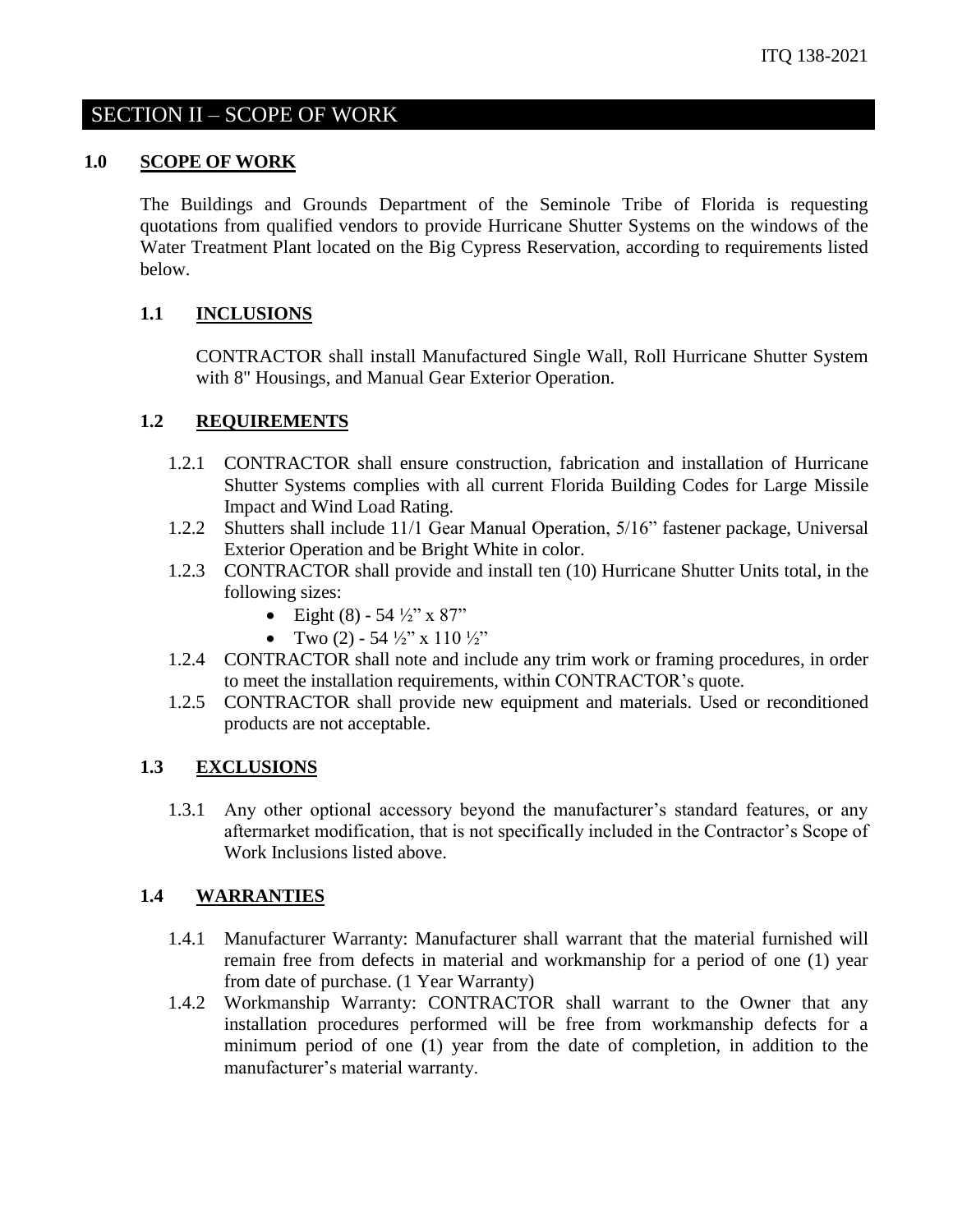# **1.5 JOBSITE**

- 1.5.1 CONTRACTOR shall be responsible for visiting the jobsite and becoming familiar with the job and working conditions.
- 1.5.2 CONTRACTOR shall be responsible for maintaining the safety of the public and employees by controlling, roping off or erecting warning signs to keep unauthorized people out of the work area in accordance with OSHA and all other applicable safety requirements. Tools and materials shall be stored in a safe manner when not in use.
- 1.5.3 CONTRACTOR shall be responsible for notification of owner's representative before beginning work if conditions substantially exceed this SOW.
- 1.5.4 CONTRACTOR shall provide for the CONTRACTOR's own storage of material and equipment, if needed. Any materials left overnight are to be stacked neatly in one area with a safety fence around them.
- 1.5.5 Debris and trash shall be immediately removed from the site daily. No debris shall be left on the site during and after installation. Proper clean-up of installation area to be performed by CONTRACTOR on a daily basis, as well as upon completion of work.
- 1.5.6 Jobsite shall be left in the same pleasant presentable state it was found. Prior to acceptance of the work by the Buildings & Grounds Department representative, the CONTRACTOR shall completely clean the site and remove from site all trash and debris and shall dispose of such materials.
- 1.5.7 CONTRACTORS are expected to work Monday-Saturday, 7:00am-5:00pm unless otherwise specified by the project manager. Access to the site beyond these hours is not guaranteed and must be approved by the project manager in advance.

## **1.6 CONTRACTOR RESPONSIBILITIES**

- 1.6.1 CONTRACTOR shall supply all labor and equipment necessary for the total completion of the required Scope of Work.
- 1.6.2 CONTRACTOR shall also supply any additional labor, materials and equipment necessary for the safe delivery and installation of the equipment to the Owner's facility as specified in this Scope of Work.
- 1.6.3 CONTRACTOR shall be responsible for and use care in the protection of the Owners' property, and shall protect other areas not in this scope of work from dirt or damage. If such damage occurs, CONTRACTOR shall be solely responsible for the restoration of such damages as the result of CONTRACTOR or any employees of CONTRACTOR, except as noted below.
- 1.6.4 CONTRACTOR shall work with the Owner's project manager to arrange for all automobiles and other vehicles to be removed from the delivery area to safeguard against possible damage.
- 1.6.5 All work shall be performed in a skillful manner by CONTRACTOR and shall be carried out in such a way as to minimize any inconvenience to the owner.
- 1.6.6 CONTRACTOR shall maintain a full work force from the start to the completion of the project, providing a qualified English-speaking supervisor on the jobsite at all times.
- 1.6.7 CONTRACTOR shall ensure that all personnel shall be fully and properly clothed in identifiable uniforms while working on the premises or entering, any part of the work area.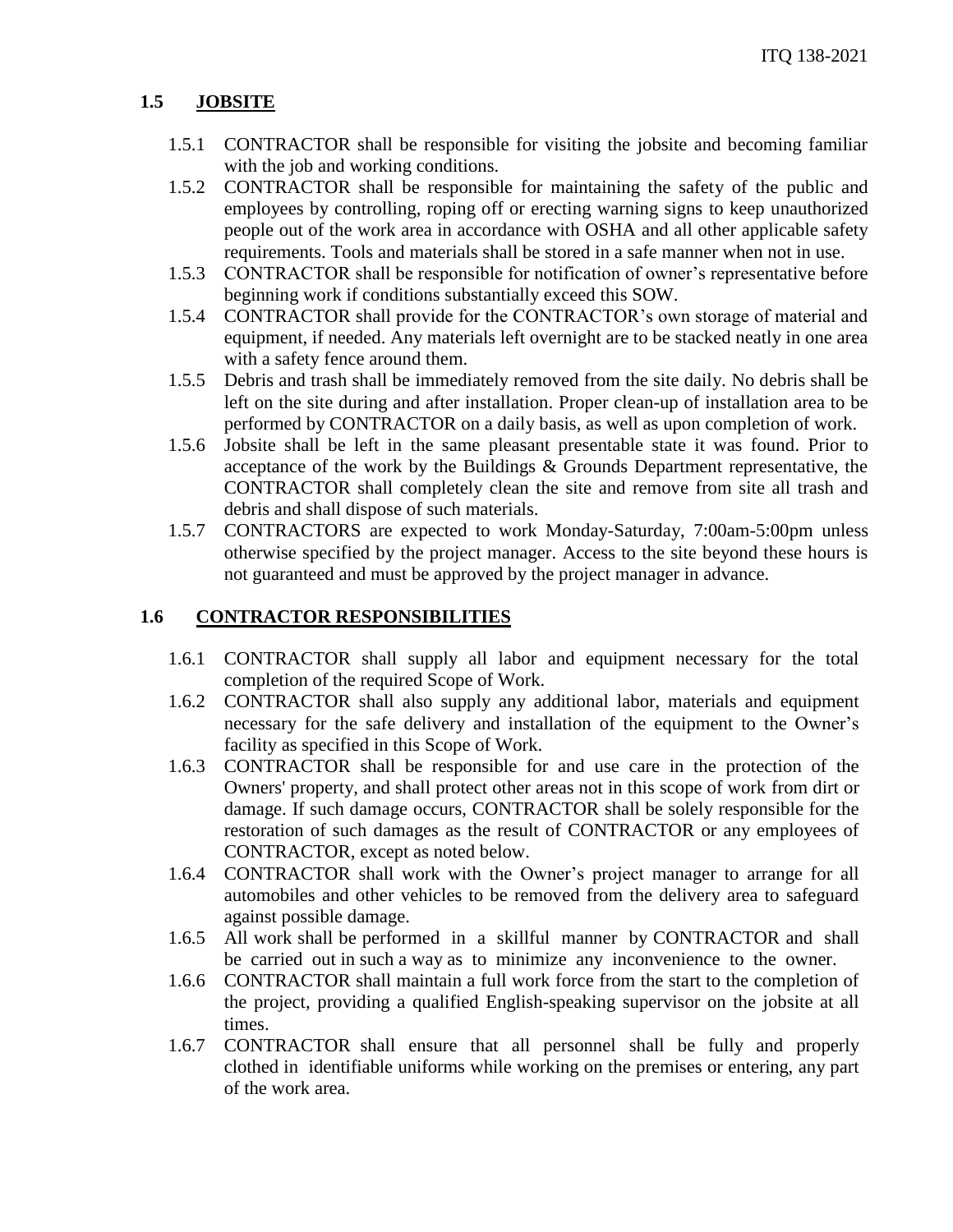## **1.7 OWNER RESPONSIBILITIES**

- 1.7.1 The Owner shall provide proper water and electric service for the CONTRACTOR'S use, where possible. Use of sanitary facilities shall be by mutual consent.
- 1.7.2 The Owner shall be responsible to remove or protect loose objects in the work area that are not included in this scope of work. If such items are not removed, the CONTRACTOR shall exercise due diligence to protect any such items, but will not be responsible for any damages.
- 1.7.3 The Owner shall be responsible for providing proper parking space for vehicles, and equipment as necessary to complete the work.

#### **1.8 SAFETY AND PUBLIC CONVEYANCE**

- 1.8.1 CONTRACTOR shall rope off and erect warning signs in areas where work is being performed or any chance of damage or injury could occur.
- 1.8.2 CONTRACTOR shall be responsible for job safety administration, (including tools, equipment, and work methods), and must comply with applicable OSHA safety regulations.
- 1.8.3 All work performed under this agreement shall be in strict compliance with the Florida Building Code, industry standards, ADA standards, OSHA regulations, and local municipalities.

#### **1.9 LICENSES, PAYROLL, AND INSURANCE**

- 1 . 9 . 1 CONTRACTOR shall produce all necessary state, county and local licenses where applicable.
- 1 . 9 . 2 CONTRACTOR shall also furnish copies of proper insurance, covering liability, property damage, worker's compensation and vehicle insurance and shall keep such insurance in force during the course of the prescribed work.
- 1 . 9 . 3 All work to be performed by CONTRACTOR'S employees shall be covered by Worker's Compensation insurance. No worker will be allowed on site unless they are covered or an exemption form is provided.

#### **1.10 PERMITS**

- 1.10.1 CONTRACTOR shall be responsible for obtaining all necessary permits and inspections through appropriate agencies. Contact the Tribal Inspector's Department at 954-894-1080 or buildingdept@semtribe.com for requirements.
- 1.10.2 All new incoming permitting applications shall be sent to the Tribal Inspector's Department by the newly implemented digital self-service portal: https://lmp.semtribe.com/EnerGov\_Prod/SelfService. Follow the instructions to register. Once registration has been approved, you will be able to log in to use the site.
- 1.10.3 CONTRACTOR will obtain the necessary permits and pay the permit fees as applicable.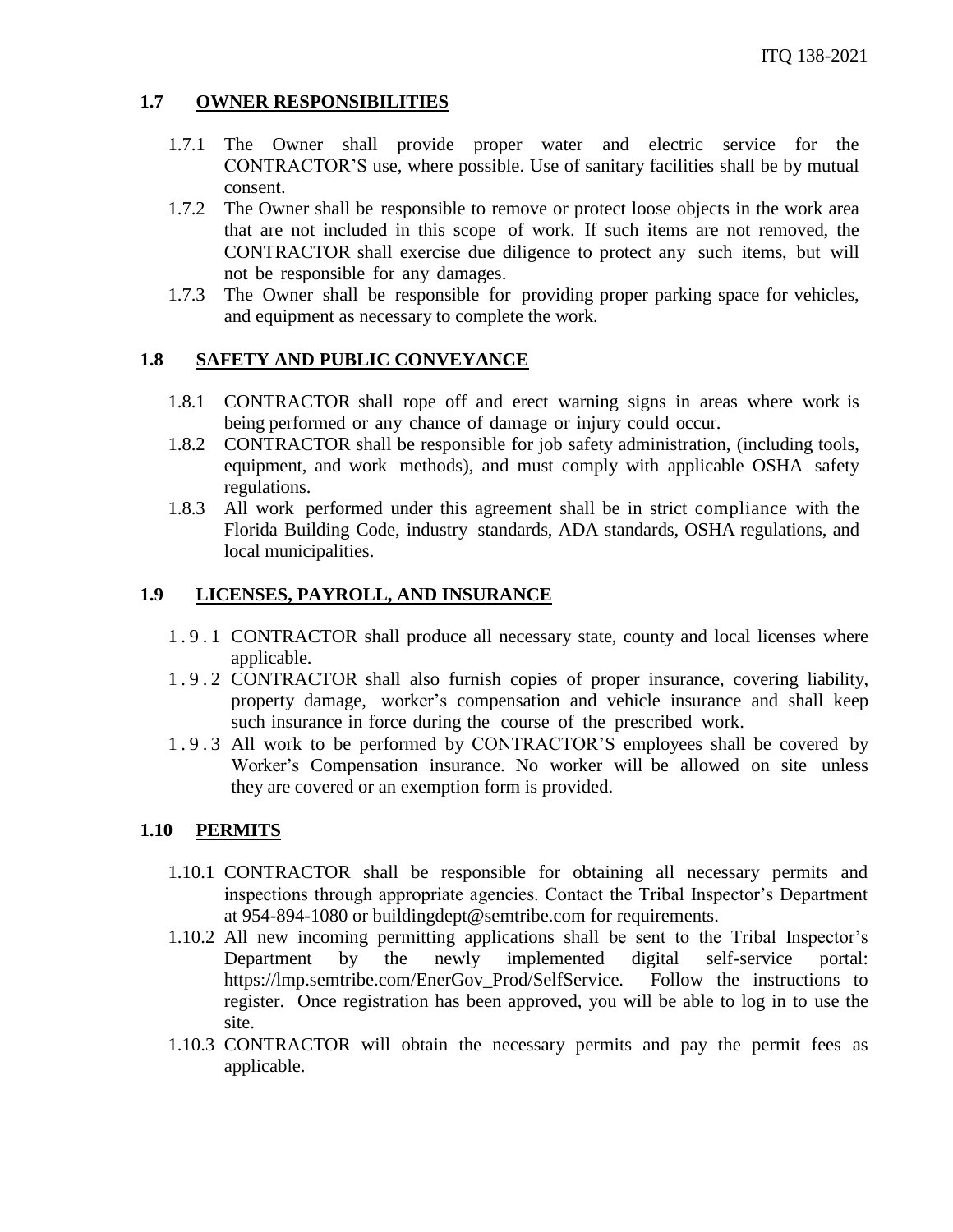#### **2.0 QUALIFICATIONS**

- 2.1 Quotes shall be considered only from CONTRACTORS normally engaged in performing the type of work specified in this solicitation. CONTRACTOR must have adequate organizational resources, facilities, equipment, and personnel to ensure prompt and efficient service to the Tribe.
- 2.2 At a minimum, qualifying quotes shall demonstrate that the CONTRACTOR possesses the qualifications necessary to provide high quality services. To ensure the CONTRACTOR is capable of providing an acceptable level of service to the TRIBE, the CONTRACTOR must meet the following **minimum qualifications:**
	- 2.2.1 Hold the current License(s) Certification(s), and/or Registration(s) applicable to these type of construction related services as listed below: State: Certified General Contractor, Certified Building Contractor, Specialty Structure Contractor

County: General Contractor Class "A", General Contractor Class "B", Shutter/Opening Protective Specialty Contractor – Class "SO"

Any sub-contractors employed by the CONTRACTOR shall be licensed and insured and ensuring their performance is at all times in accordance with the requirements of this solicitation is the responsibility of the CONTRACTOR.

- 2.2.2 A minimum of three (3) years' experience in providing similar services. Provide a list of three (3) current references for three (3) individual projects of similar size, scope, and complexity which were completed within the past three (3) years.
- 2.2.3 Have the listed current personnel and maintain a fully equipped organization capable, technically and financially, of performing the work required, and has performed similar work in a satisfactory manner.
- 2.2.4 Carry and maintain adequate insurance consistent with the requirements listed in this solicitation.
- 2.2.5 Meet any other requirements outlined in this solicitation or in the contract documents.
- 2.2.6 Business is required to be actively registered with in the State of Florida where organized and present.
- 2.3 If applicable, CONTRACTOR must demonstrate and provide proof the required licensure(s), outlined in this solicitation is governed/issued by the State of Florida.

## **3.0 LOCATION OF SERVICES**

All Materials and equipment included in this bid package must be delivered and installed at the address listed below:

> Water Treatment Plant Big Cypress Seminole Indian Reservation Clewiston, FL 33440

#### **4.0 PRE-BID CONFERENCE**

A pre-bid conference has been scheduled for interested firms to attend before the due date for this solicitation. Attendance is **optional**. Please note that CONTRACTORS may ask questions, however, all questions must be submitted to the Contact Person in writing by the due date to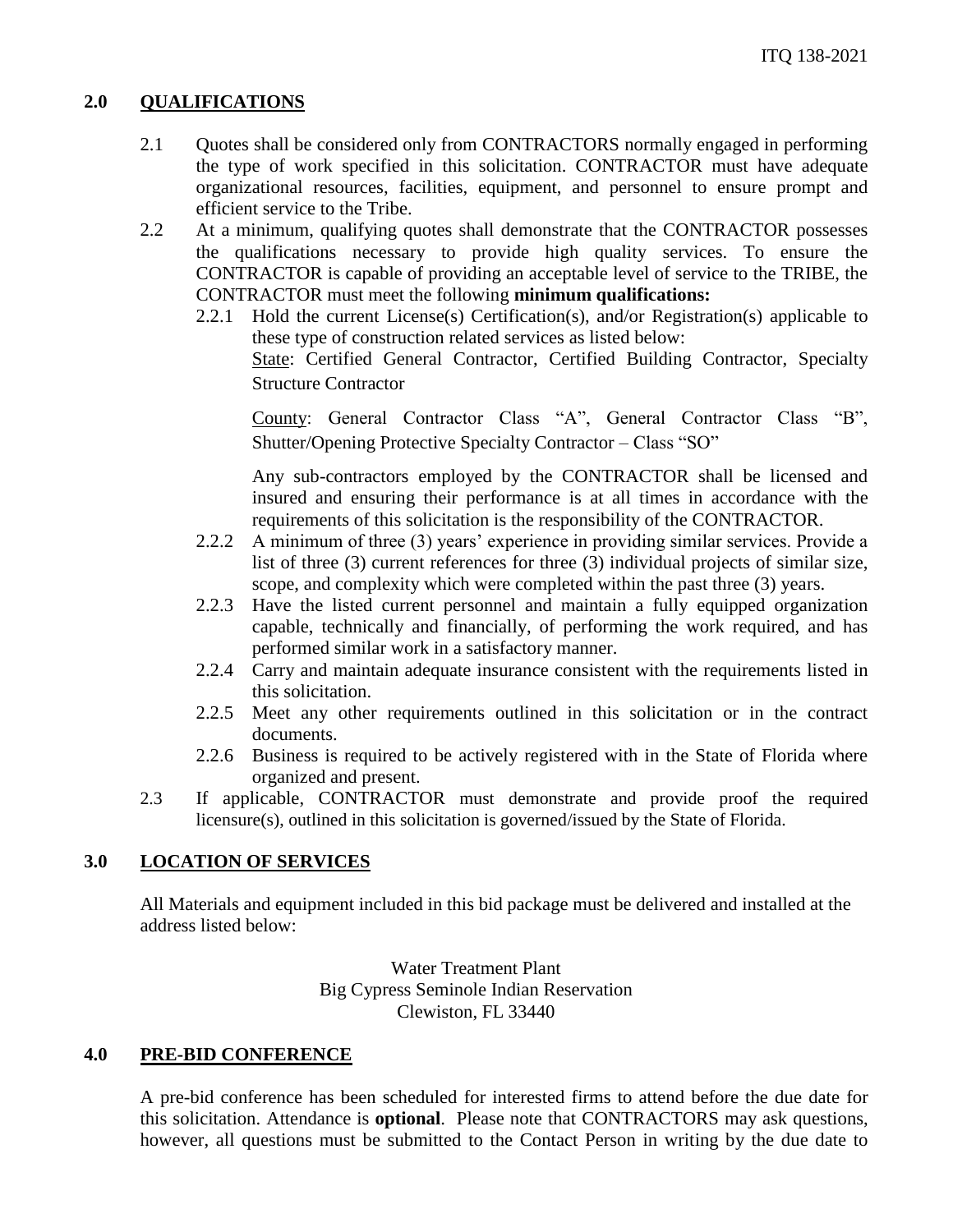receive a formal written response. The date, time and location of the pre-bid conference are as follows:

#### **Pre-Bid Site Visit**

January 5, 2022 @ 11:00AM EST Frank Billie Field Office Big Cypress Seminole Indian Reservation 31000 Josie Billie Highway Clewiston, FL 33440

#### **5.0 CONTACT PERSON**

Responses to this solicitation in additional to all questions, inquiries and communication must be routed through:

> Jon'Nae Hodge, Contracts Supervisor Seminole Tribe of Florida Purchasing Department 6300 Stirling Road Hollywood, FL 33024 [JonnaeHodge@semtribe.com](mailto:JonnaeHodge@semtribe.com)

> > With a courtesy copy to:

Angel Medina, Bid & Proposal Administrator [AngelMedina@semtribe.com](mailto:AngelMedina@semtribe.com)

## **6.0 ATTACHMENTS, EXHIBITS & FORMS**

| <b>Attachment</b>   | <b>Description</b>                                           |
|---------------------|--------------------------------------------------------------|
| Attachment A1       | FL Dept of Business and Professional Regulation –            |
|                     | License(s), Certifications(s), And/or Registration(s)        |
| Attachment A2       | Certificate Of Authority To Do Business In The State of FL - |
|                     | Occupational License                                         |
| Attachment D        | Contractor Certification Regarding Debarment and Suspension  |
| Attachment E        | <b>Workers Comp Exemption Affidavit</b>                      |
| Attachment F        | Drug Free Workplace Form                                     |
| Attachment U        | <b>Statement of Qualifications</b>                           |
| <b>Attachment V</b> | List of Recently Completed Projects and Contract Amounts     |
| <b>Attachment W</b> | List of References                                           |
| Attachment X        | No Bid Form                                                  |
| Attachment Y        | W9                                                           |

| <b>Exhibit</b> | <b>Description</b>                                   |
|----------------|------------------------------------------------------|
| Exhibit A      | <b>Schedule of Values</b>                            |
| Exhibit D      | <b>Contractor Acknowledgement Project Conditions</b> |
| Exhibit E      | <b>Contractor Bid Form</b>                           |
| Exhibit F      | Non-Collusion Affidavit of Prime Bidder              |
| Exhibit J      | Acknowledgement of Receipt of Addenda                |
| Exhibit N      | Subcontractor and Supplier Listing                   |